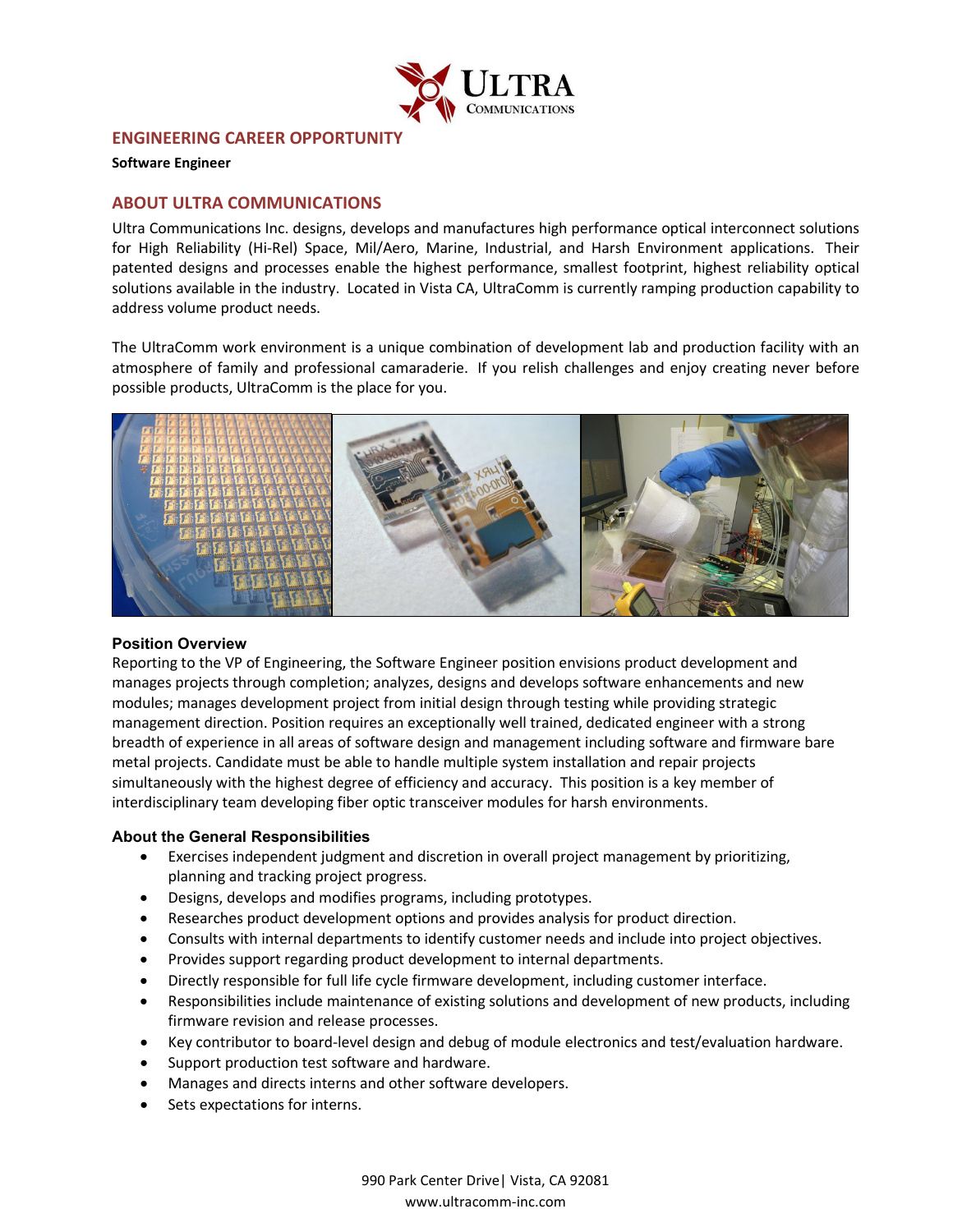

- Participates in the recruitment for department and sets expectation
- Responsible to on-board new staff, integrating them into the department.
- Creates related documentation for all projects assigned.

## **Job Knowledge, Skills and Abilities**

- Must have an expert knowledge of Engineering Software systems as related to the optical field
- Must be able to articulate, communicate and apply sound, proven business practices
- Expert knowledge of Microsoft Office and applications as they pertain to the software environment
- Analytical and critical thinking abilities required to develop creative solutions
- Strong written and verbal communication skills required to present solutions to internal and external sources
- Detail oriented ability required to accurately prepare detailed processes and improvements
- Strong interpersonal skills required to build business and working relationships with customers, vendors and coworkers at all levels of the organization
- Successfully manages multiple tasks in a fast-paced, dynamic and high visibility work environment
- Positively lead a successful team and be an effective team member, having the ability to interchange these roles
- Responsibilities include maintenance of existing solutions and development of new products
- Able to read and understand schematics, use component datasheets to understand operation and verify design requirements, and use test equipment (ex. oscilloscope, multimeter, etc.) to verify or troubleshoot hardware with history of examples.

## **Technical Knowledge Requirements**

- Experience with SPI, I2C and/or RS-232
- Experience with high speed serial communication and/or RF electronics preferred
- Strong background in bare-metal firmware development; experience with 8051 and ARM microcontrollers preferred
- Able to develop firmware in C for embedded microcontroller applications from beginning phase
- History of successfully managing multiple projects
- Experience with version control software and release management (SVN desirable)
- Experience with Silabs C8051 and/or NXP K-Series ARM MCUs desirable
- Experience with firmware for high-reliability application such as avionics, biomedical, automotive, etc.
- Familiarity with software quality processes and software test
- Familiarity with single board computers, such as RaspberryPi and Beagle Bone, including experience with Linux
- Familiarity with Windows application development in C#
- Languages should include C, C#, python, and MATLAB
- Strong written and oral communication skills
- Key member of interdisciplinary team developing fiber optic transceiver modules for harsh environments
- Directly responsible for full life cycle firmware development, including customer interface
- Key contributor to board-level design and debug of module electronics and test/evaluation hardware
- Strong background in board-level hardware development; experience with high speed serial communication and/or RF electronics preferred
- Strong background in bare-metal firmware development; experience with 8051 and ARM microcontrollers preferred
- Experience with firmware for high-reliability application similar to avionics, biomedical, automotive, industries

990 Park Center Drive| Vista, CA 92081 www.ultracomm-inc.com